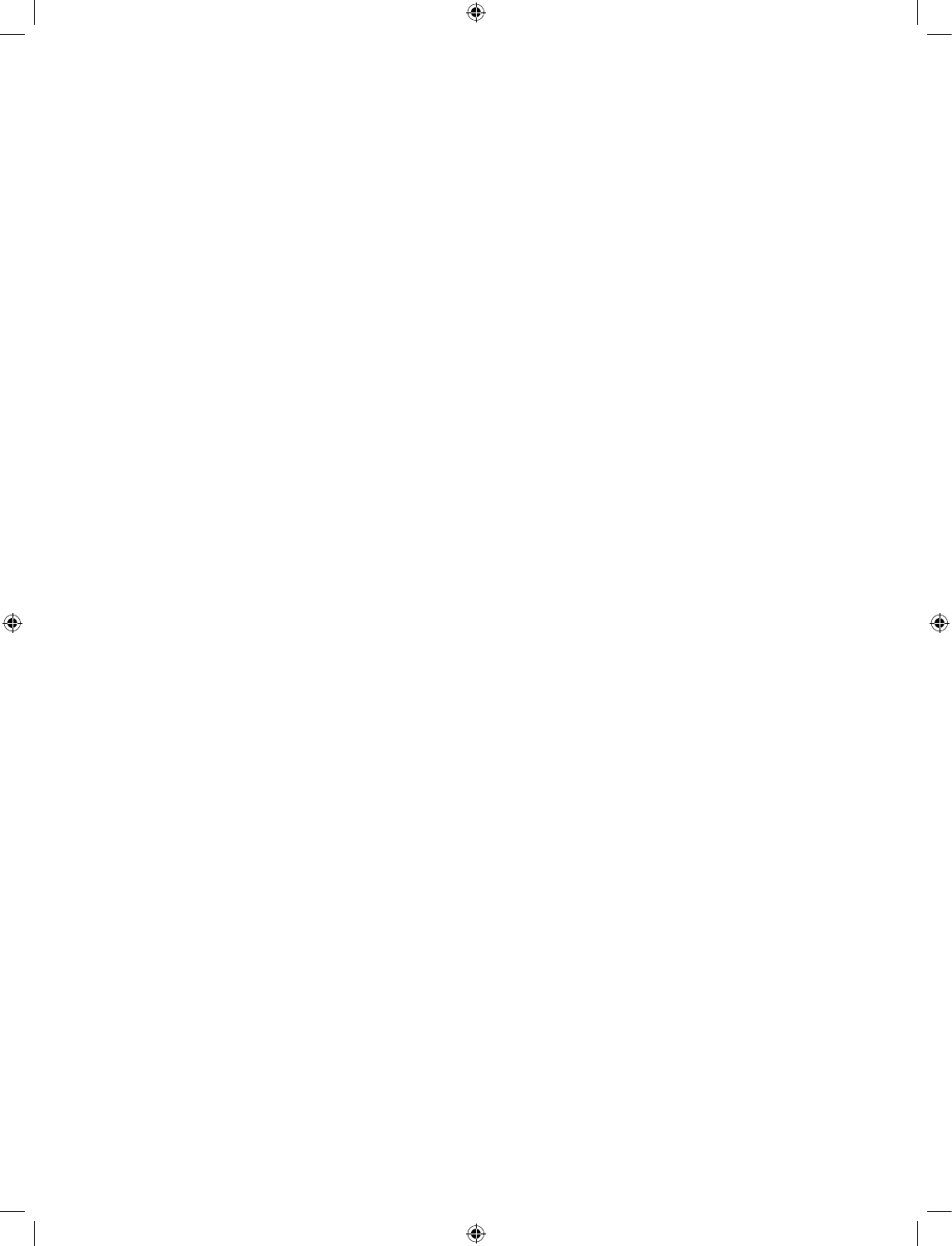# **Labor Law A Problem-Based Approach**

**SECOND EDITION**

### **Paul M. Secunda**

PROFESSOR OF LAW AND DIRECTOR Labor and Employment Law Program MARQUETTE UNIVERSITY LAW SCHOOL

### **Jeffrey M. Hirsch**

Associate Dean for Strategy and Geneva Yeargan Rand Distinguished Professor of Law University of North Carolina School of Law

### **Michael C. Duff**

Centennial Distinguished Professor of Law University of Wyoming College of Law



Carolina Academic Press Durham, North Carolina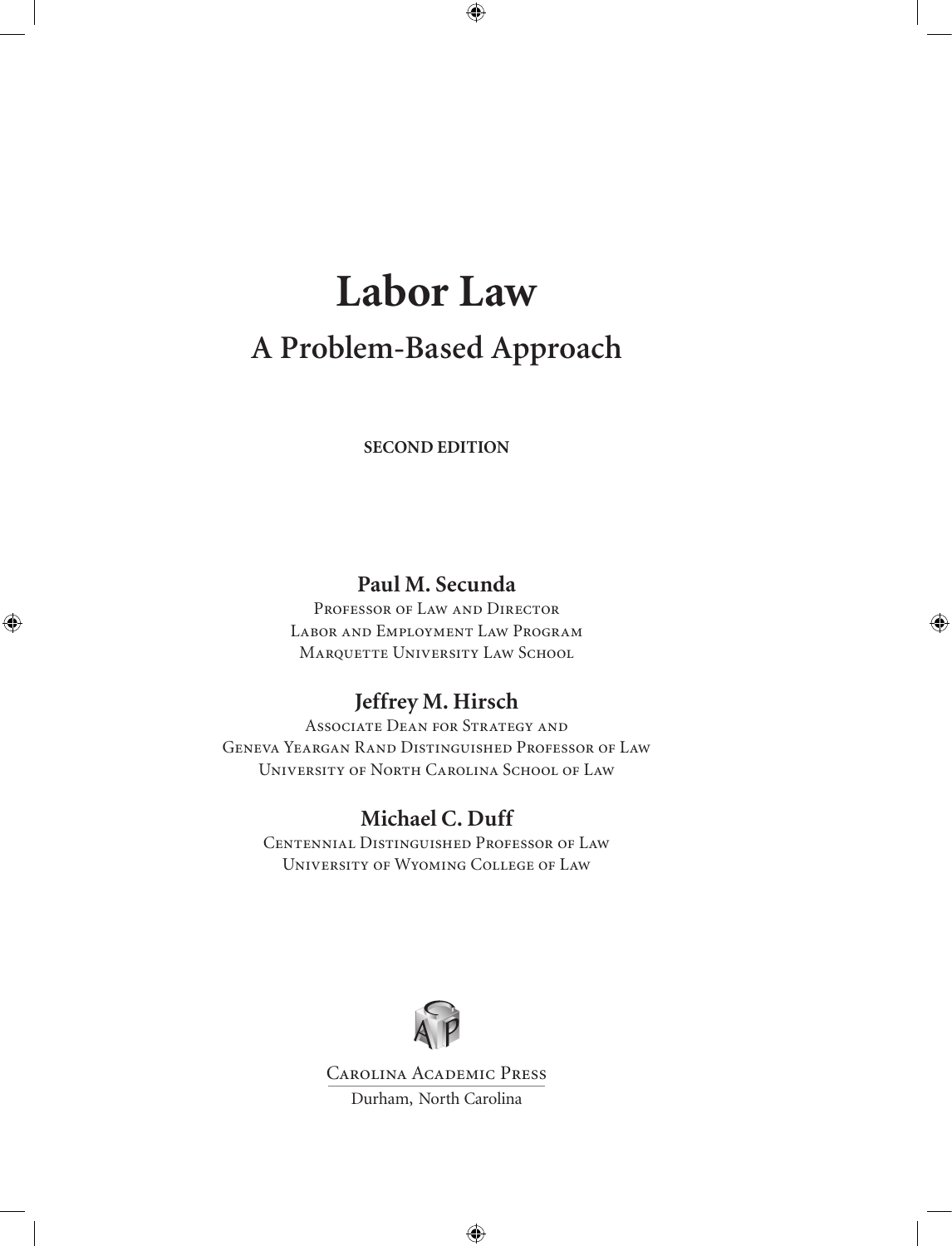Copyright © 2017 Carolina Academic Press, LLC All Rights Reserved

Print ISBN: 978-1-5310-0136-0 e-ISBN: 978-1-53100-137-7 LCCN: 2017939774

Carolina Academic Press, LLC 700 Kent Street Durham, North Carolina 27701 Telephone (919) 489-7486 Fax (919) 493-5668 www.cap-press.com

Printed in the United States of America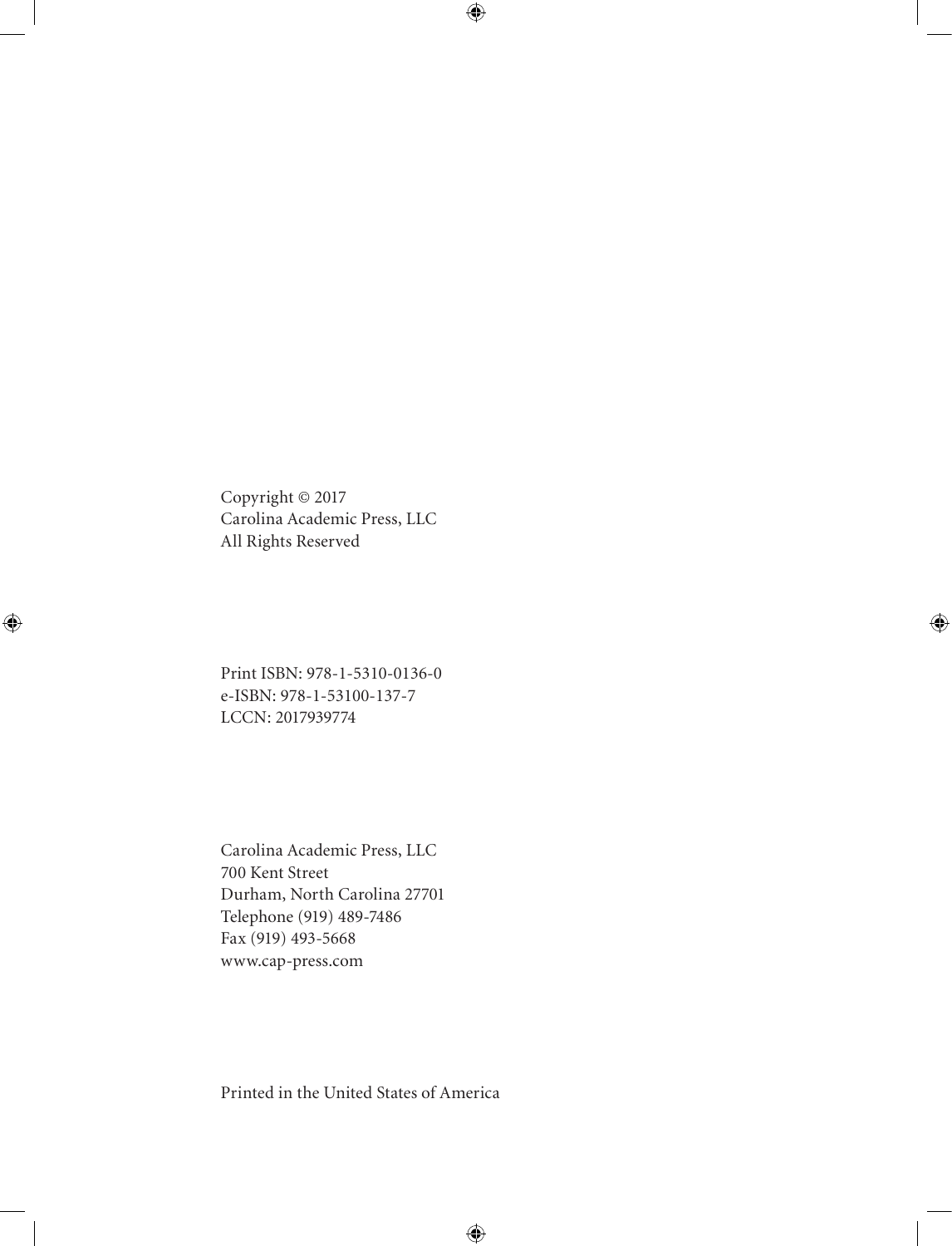#### **DEDICATION**

- *PMS: For Mom-Mom, Edith B. Godick, for her compassion, love, and belief in me; may her memory be for a blessing*
- *JMH: With love to Lynn, Noah, and Naomi*
- *MCD: For Victoria, Isabel, and Daniel*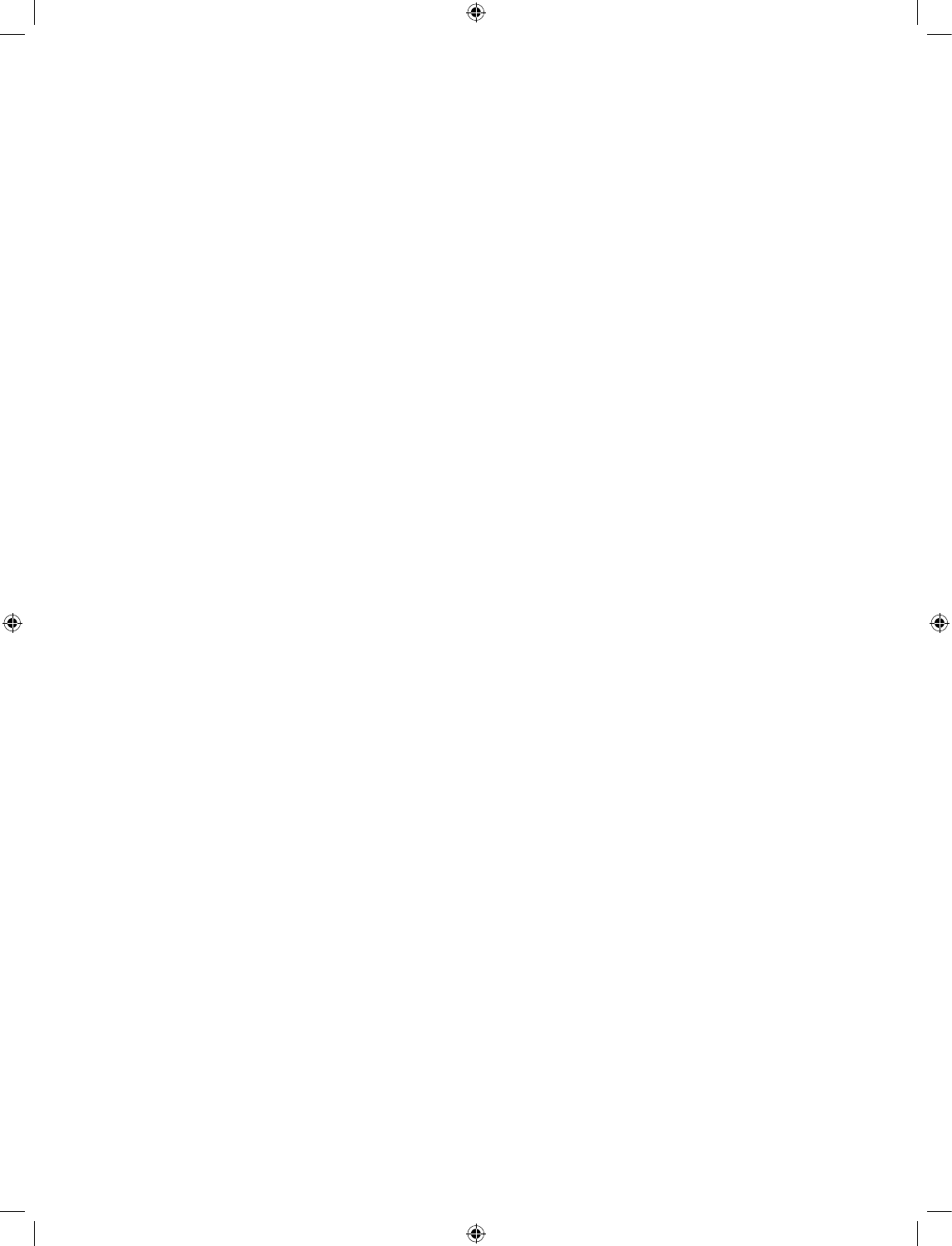# **Contents**

| <b>Table of Principle Cases</b>                                             | XV  |
|-----------------------------------------------------------------------------|-----|
| Preface                                                                     | xix |
| Chapter $1 \cdot$ The Struggle for Control Over the Employment Relationship | 3   |
| What Is Labor Law and Is It Still Relevant?                                 | 3   |
| Problem #1: Is Labor Law Still Relevant?                                    | 4   |
| Wilma Liebman, Decline and Disenchantment: Reflections on the Aging         |     |
| of the National Labor Relations Board                                       | 5   |
| The Dunlop Commission on the Future of Worker-Management                    |     |
| Relations-Final Report                                                      | 8   |
| A Brief Overview of the American Labor Movement                             | 13  |
| The Roots of American Labor Law                                             | 13  |
| Events Leading up to the Enactment of Modern Labor Laws                     | 15  |
| The First Attempts at Federal Labor Legislation                             | 17  |
| Modern Day Labor Legislation                                                | 19  |
| The Global Workplace, Intra-Union Disputes, and Present Day                 |     |
| Campaigns Against Unions                                                    | 22  |
| Unionization and Collective Bargaining: Justification and Critique          | 25  |
| Problem #2: Should I Seek Unionization?                                     | 25  |
| Chapter 2 · The Organization, Procedures, and Jurisdiction of the NLRB      | 29  |
| The NLRB's Organizational Structure                                         | 29  |
| Office of General Counsel                                                   | 30  |
| Division of Judges                                                          | 32  |
| <b>NLRB</b> Members                                                         | 33  |
| NLRB Procedures                                                             | 35  |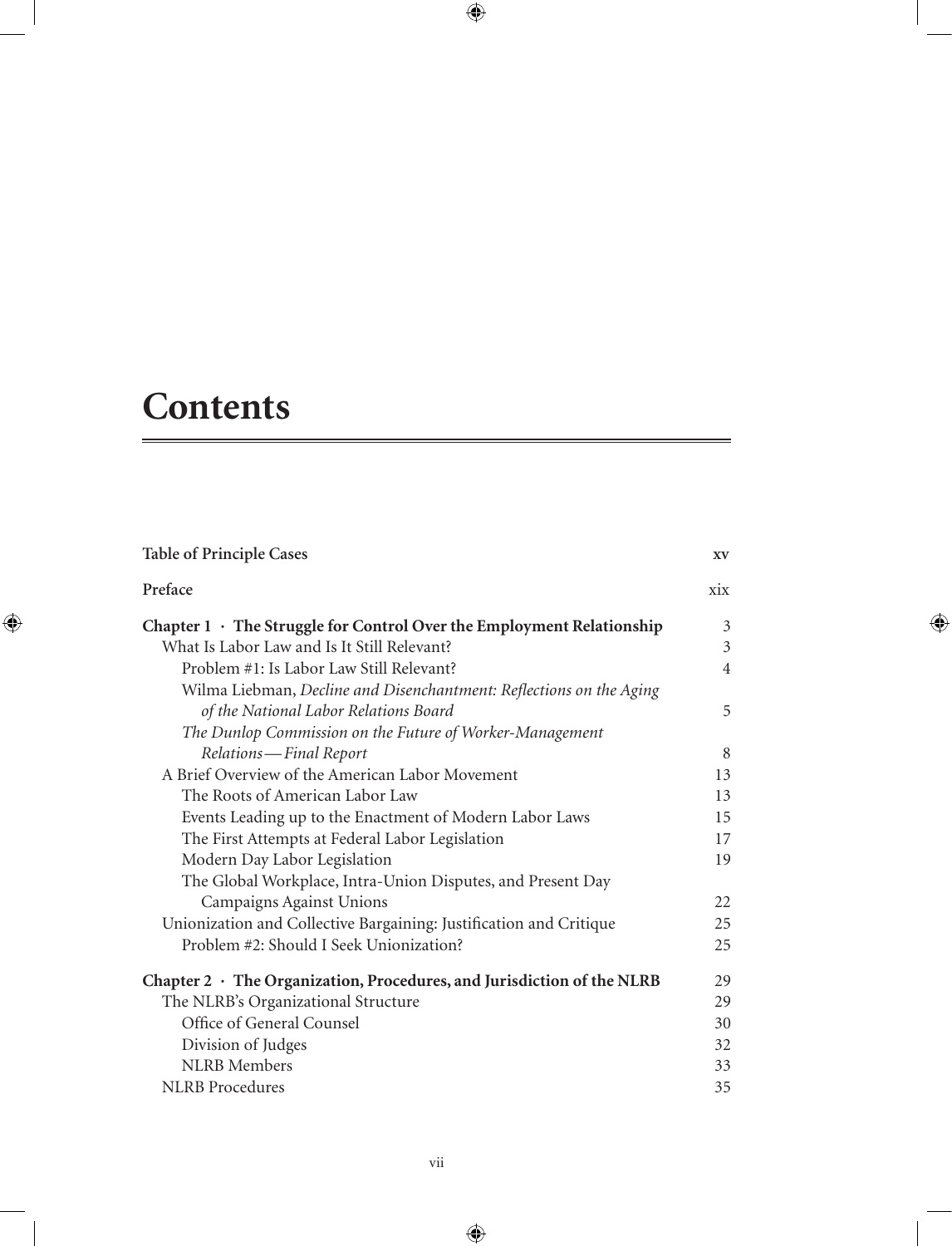| <b>Representation Questions</b>                                | 35  |
|----------------------------------------------------------------|-----|
| <b>Unfair Labor Practices</b>                                  | 38  |
| Jurisdictional Limits of the NLRB                              | 41  |
| Who Is an "Employer" Under the NLRA?                           | 41  |
| Private-Sector Employers                                       | 42  |
| Railway and Airline Exclusion                                  | 42  |
| Monetary Threshold                                             | 42  |
| Religion Exception                                             | 43  |
| Problem #1: Grand Lakes University Law School Faculty          | 44  |
| Pacific Lutheran University                                    | 45  |
| Joint Employers                                                | 52  |
| Browning-Ferris Indus. of California, Inc.                     | 52  |
| Who Is an "Employee" Under the NLRA?                           | 57  |
| Employee or Independent Contractor?                            | 58  |
| Problem #2: "Freelance" Software Engineers                     | 58  |
| Roadway Package System, Inc.                                   | 59  |
| Employee or Student?                                           | 68  |
| Problem #3: Law Students Unite!                                | 69  |
| Boston Medical Center Corp.                                    | 70  |
| The Trustees of Columbia University                            | 75  |
| Northwestern Univ. & College Athletes Players Ass'n            | 90  |
| <b>Union Salts</b>                                             | 95  |
| NLRB v. Town & Country Electric, Inc.                          | 96  |
| <b>Excluded Employees</b>                                      | 101 |
| Managers                                                       | 101 |
| Problem #4: Compuware's Purchasing Controller                  | 101 |
| NLRB v. Yeshiva University                                     | 102 |
| Supervisors                                                    | 110 |
| Problem #5: Restaurant Captains                                | 110 |
| SECTION 2(11) OF THE NLRA                                      | 111 |
| Brief of the NLRB General Counsel, In Oakwood Healthcare, Inc. | 112 |
| Oakwood Health Care, Inc.                                      | 113 |
| Confidential Employees                                         | 125 |
| Foreign Jurisdictions and Extraterritoriality                  | 126 |
| Problem #6: A Bad Business Trip                                | 126 |
| Asplundh Tree Expert Co. v. NLRB                               | 127 |
| Chapter 3 · Protected Concerted Activities Under Section 7     | 137 |
| Concertedness of the Employee Conduct                          | 138 |
| Problem #1: Facing the Music, with a Buddy                     | 138 |
| NLRB v. City Disposal Systems, Inc.                            | 138 |
| NLRB v. J. Weingarten, Inc.                                    | 145 |
| IBM Corp.                                                      | 150 |
| Legitimate Purpose for Concerted Activity                      | 164 |
| Problem #2: Politics as Usual?                                 | 165 |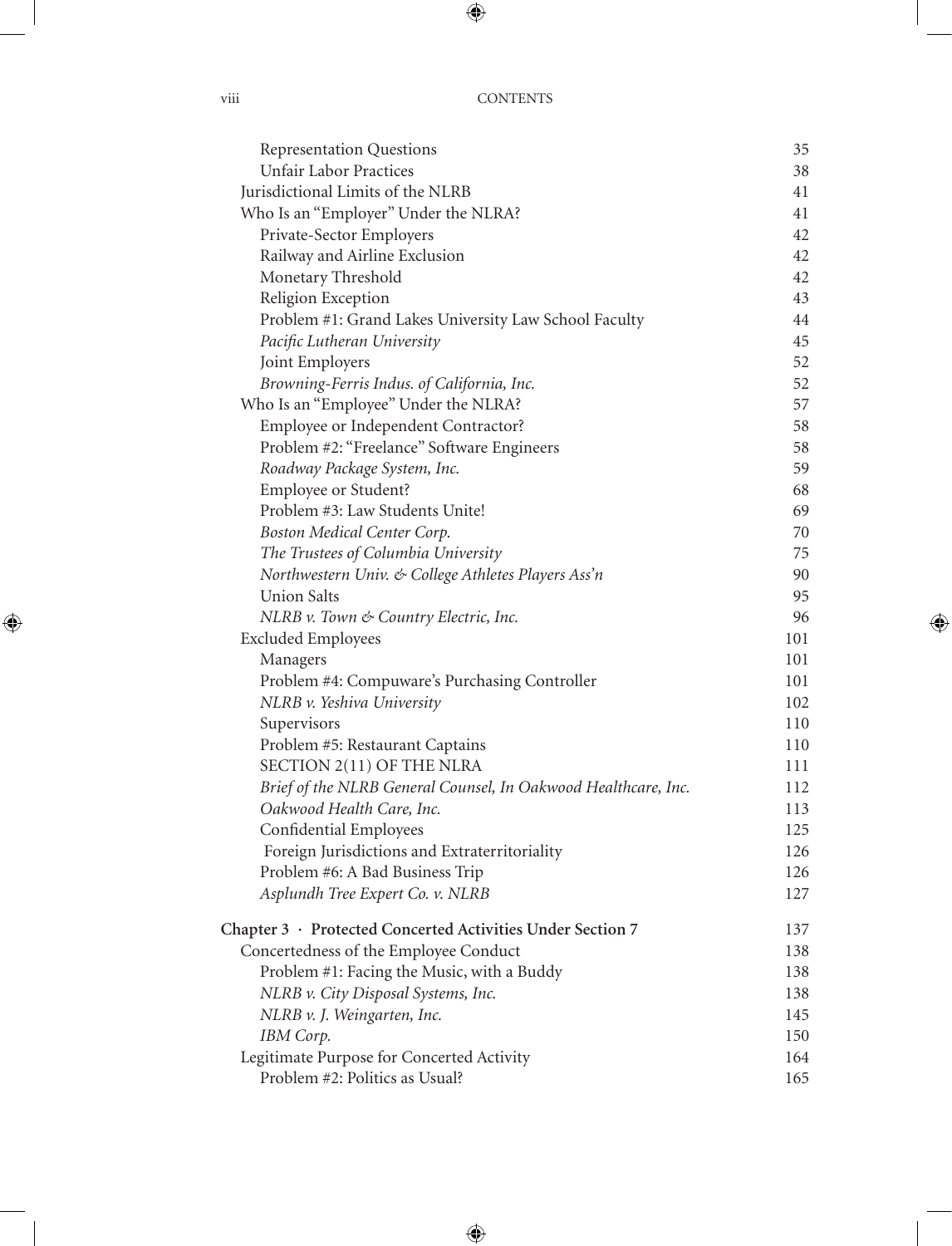#### Contents ix

| Eastex, Inc. v. NLRB                                                   | 166 |
|------------------------------------------------------------------------|-----|
| Legitimate Means for Concerted Activity                                | 170 |
| Problem #3: The Six-Foot Inflatable Rat                                | 171 |
| NLRB v. Local 1229, IBEW (Jefferson Standard Broadcasting Co.)         | 171 |
| Matthew W. Finkin, Disloyalty! Does Jefferson Standard Stalk Still?    | 177 |
| Chapter $4 \cdot$ Domination and Discrimination                        | 187 |
| Employer Domination of a Labor Organization                            | 187 |
| Problem #1: There's No Such Thing as a Free Lunch                      | 188 |
| Electromation, Inc.                                                    | 189 |
| Michael H. LeRoy, Employee Participation in the New Millennium:        |     |
| Redefining a Labor Organization Under Section $8(a)(2)$ of the NLRA    | 200 |
| Anti-Union Discrimination                                              | 209 |
| What Section 8(a)(3) Is Not: Contrasting Section 8(a)(3)'s Prohibition |     |
| on Unlawful Intent with Section $8(a)(1)$ 's Prohibition Against       |     |
| Interference with Employees' Labor Rights                              | 210 |
| What Section 8(a)(3) Is: Prohibition Against Union-Based               |     |
| Discrimination                                                         | 211 |
| The Wright Line Test                                                   | 212 |
| Problem #2: Boing Trampolines and Pogo Sticks                          | 212 |
| NLRB v. Transportation Management Corp.                                | 213 |
| Textile Workers Union of America v. Darlington                         |     |
| Manufacturing Co.                                                      | 217 |
| Refusal-to-Hire Cases                                                  | 226 |
| Problem #3: The Electric Company                                       | 226 |
| NLRB, Office of the General Counsel Guideline Memorandum               |     |
| Concerning Toering Electric Company                                    | 227 |
| Michael C. Duff, Union Salts as Administrative Private                 |     |
| Attorneys General                                                      | 230 |
| Remedies for Section $8(a)(3)$ Violations (and Section $8(a)(1)$ Too)  | 236 |
| Problem #4: Career Opportunities                                       | 238 |
| Jeffrey M. Hirsch, NLRB Reverses Backpay Burden                        | 239 |
| Hoffman Plastic Compounds, Inc. v. NLRB                                | 241 |
| Chapter $5 \cdot$ Organizing a Union                                   | 251 |
| The Right to Communicate v. Employers' Property Rights                 | 253 |
| Problem #1: Food Court Meeting                                         | 253 |
| Employee Communications at the Workplace                               | 254 |
| Republic Aviation Corp. v. NLRB                                        | 254 |
| Non-Employee Access to the Workplace                                   | 261 |
| Lechmere, Inc. v. NLRB                                                 | 261 |
| <b>Electronic Communications</b>                                       | 272 |
| Problem #2: Union E-Mails                                              | 272 |
| Jeffrey M. Hirsch, Communication Breakdown: Reviving the Role of       |     |
| Discourse in the Regulation of Employee Collective Action              | 273 |
| Purple Communications, Inc.                                            | 278 |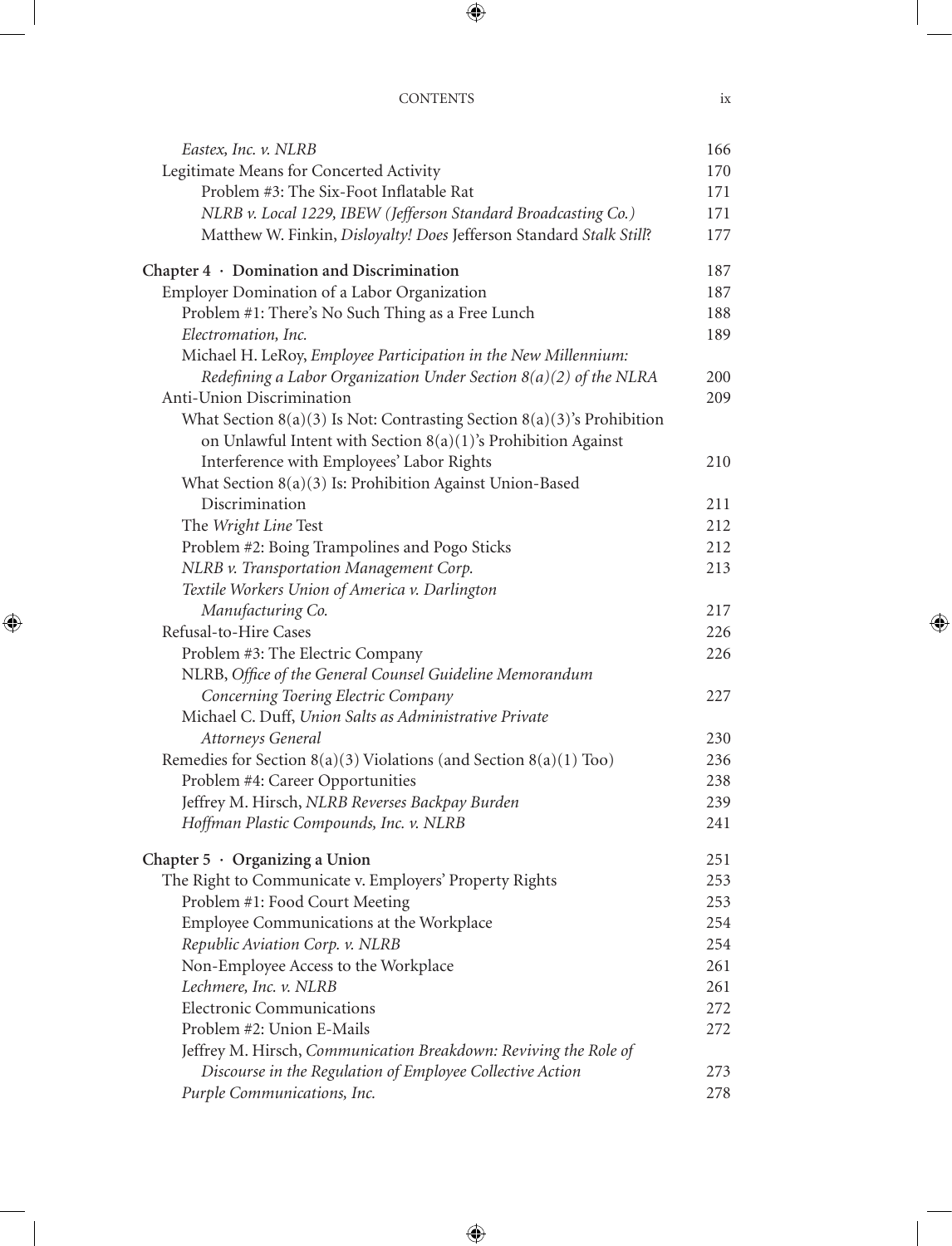| <b>CONTENTS</b> |
|-----------------|
|                 |

| Guard Publishing Co. (Register-Guard)                                       | 297        |
|-----------------------------------------------------------------------------|------------|
| <b>Employer Speech</b>                                                      | 308        |
| Problem #3: The Election Campaign: The Mall's Captive Audience              |            |
| Meetings                                                                    | 308        |
| <b>Captive Audience Meetings</b>                                            | 309        |
| Livingston Shirt Co.                                                        | 309        |
| NLRB v. United Steelworkers of America                                      |            |
| (Nutone Inc. & Avondale Mills)                                              | 312        |
| Threats or Predictions?                                                     | 317        |
| NLRB v. Gissel Packing Co.                                                  | 317        |
| Factual Misrepresentation                                                   | 322        |
| Problem #4: The Election Campaign: Altered Sample Ballots                   | 322        |
| Midland National Life Insurance Co.                                         | 323        |
| Providing Or Promising Benefits                                             | 329        |
| Problem #5: The Election Campaign: A Visit                                  |            |
|                                                                             | 329        |
| from the Corporate President and a Union Raffle                             |            |
| NLRB v. Exchange Parts Co.                                                  | 330        |
| NLRB v. Savair Manufacturing Co.<br>Surveillance                            | 332        |
|                                                                             | 340        |
| Problem #6: I Always Feel Like Somebody's Watching Me<br>F.W. Woolworth Co. | 340<br>341 |
|                                                                             |            |
| Interrogation and Polling                                                   | 344        |
| Problem #7: The Election Campaign: Questions from a Supervisor              | 344        |
| Struknes Construction Co.                                                   | 345        |
| Sunnyvale Medical Clinic                                                    | 347        |
| Chapter $6 \cdot$ Selecting and Deselecting the Bargaining Representative   | 353        |
| The Election Process                                                        | 354        |
| Problem #1: To Vote or Not to Vote?                                         | 354        |
| Jeffrey M. Hirsch, NLRB Elections: Ambush or Anticlimax?                    | 355        |
| Grounds for Not Holding an Election                                         | 358        |
| Lack of Support from Employees for Union                                    | 358        |
| The Commission of an Unremedied ULP:                                        |            |
| The Blocking Charge Policy                                                  | 359        |
| The Election Bars: Certification Bar, Voluntary Recognition Bar, and        |            |
| Contract Bar                                                                | 359        |
| Certification Bar                                                           | 359        |
| <b>Election Bar</b>                                                         | 359        |
| Contract Bar and Its Exceptions                                             | 359        |
| Voluntary Recognition Bar                                                   | 360        |
| The Meaning of "Appropriate Bargaining Unit"                                | 364        |
| Problem #2: Holy Appropriate Bargaining Unit, Batman!                       | 366        |
| NLRB v. Chicago Health & Tennis Clubs, Inc.                                 | 367        |
| Representation Proceeding Review                                            | 375        |
| <b>Gissel Bargaining Orders</b>                                             | 376        |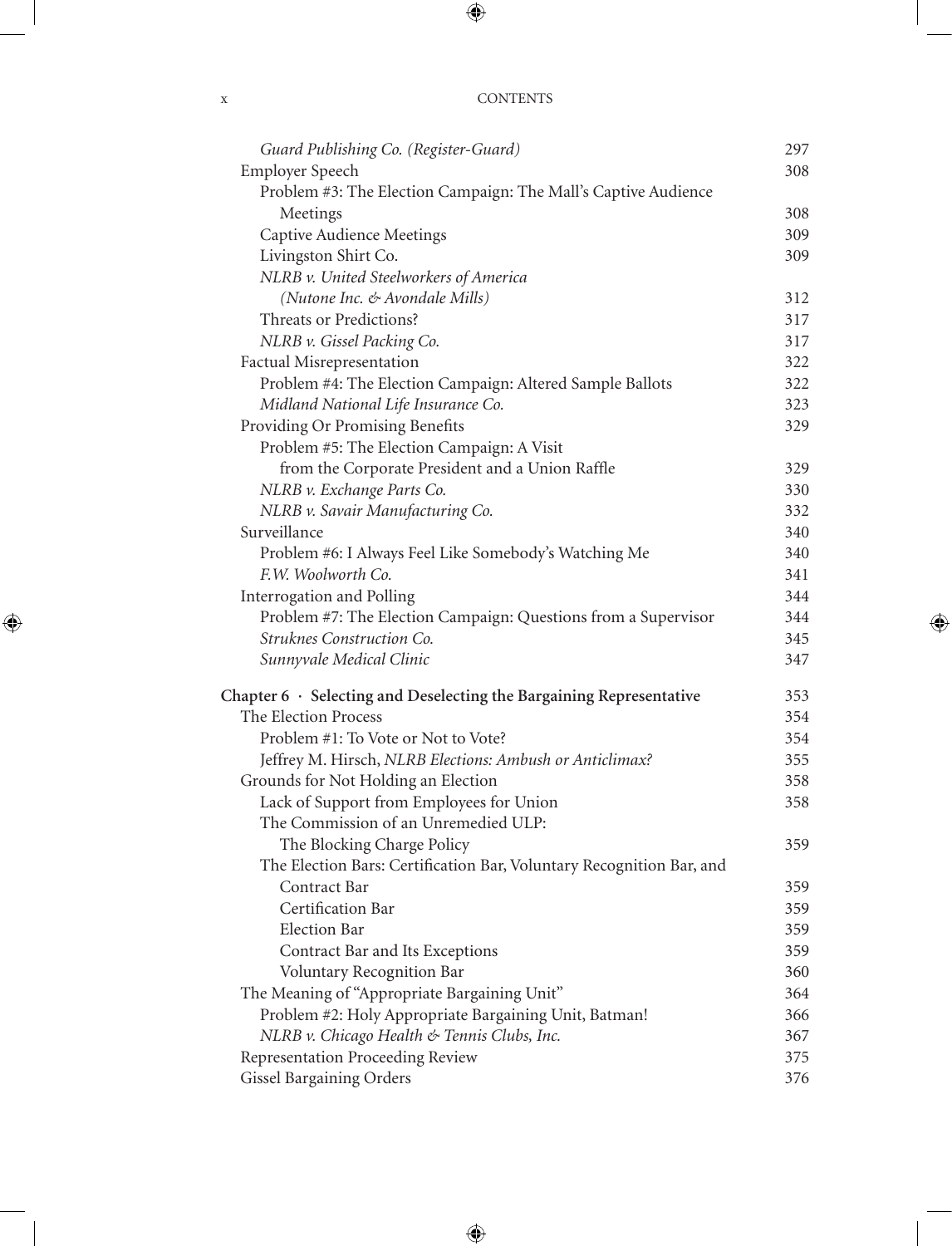| Problem #3: Non-Majority Bargaining Orders                            | 376 |
|-----------------------------------------------------------------------|-----|
| NLRB v. Gissel Packing Co.                                            | 377 |
| Linden Lumber Division, Summer & Co. v. NLRB                          | 381 |
| Gourmet Foods, Inc. v. Warehouse Employees of St. Paul                | 382 |
| Withdrawal of Union Recognition                                       | 388 |
| Problem #4: Boxing Out the Union                                      | 388 |
| Douglas E. Ray, Withdrawal of Recognition After Curtin-Matheson:      |     |
| A House Built on Sand                                                 | 389 |
| Allentown Mack Sales and Services, Inc. v. NLRB                       | 393 |
| Levitz Furniture Co.                                                  | 398 |
| Chapter $7 \cdot$ Exclusivity and the Duty to Bargain in Good Faith   | 405 |
| Direct Dealing                                                        | 406 |
| Problem #1: Are You Ready for Some Kickball?                          | 406 |
| Section 9(a) of the NLRA                                              | 407 |
| James J. Brudney, A Famous Victory: Collective Bargaining Protections |     |
| and the Statutory Aging Process                                       | 407 |
| Emporium Capwell Co. v. Western Addition Community Organization       | 410 |
| <b>Bargaining Tactics</b>                                             | 418 |
| Economic Pressure                                                     | 419 |
| Problem #2: By-the-Book                                               | 419 |
| NLRB v. Insurance Agents' Union                                       | 419 |
| Surface Bargaining                                                    | 426 |
| Problem #3: Do You Want Ketchup with That?                            | 426 |
| NLRB v. American National Insurance Co.                               | 427 |
| Garden Ridge Management, Inc.                                         | 432 |
| Duty to Provide Information                                           | 442 |
| Problem #4: A Note from Your Doctor                                   | 442 |
| NLRB v. Truitt Manufacturing Co.                                      | 443 |
| Detroit Edison Co. v. NLRB                                            | 446 |
| Impasse                                                               | 454 |
| Problem #5: I'm Going to Take My Ball and Go Home!                    | 454 |
| $NIRB$ v. Katz                                                        | 455 |
| Chapter 8 · Subjects of Collective Bargaining                         | 461 |
| Mandatory v. Permissive Subjects of Bargaining                        | 461 |
| Problem #1: Testing the Mandatory-Permissive Distinction              | 463 |
| NLRB v. Wooster Division of Borg-Warner Corp.                         | 463 |
| Johnson-Bateman Co. v. International Association of Machinists        | 469 |
| Duty to Bargain Over Subcontracting and Partial Closings              | 474 |
| Problem #2: When the Lights Go Out in Milwaukee                       | 475 |
| Fibreboard Paper Products Co. v. NLRB                                 | 475 |
| First National Maintenance Corp. v. NLRB                              | 481 |
| Theodore J. St. Antoine, Legal Barriers to Worker Participation       |     |
| in Management Decision Making                                         | 487 |
| Runaway Shops                                                         | 498 |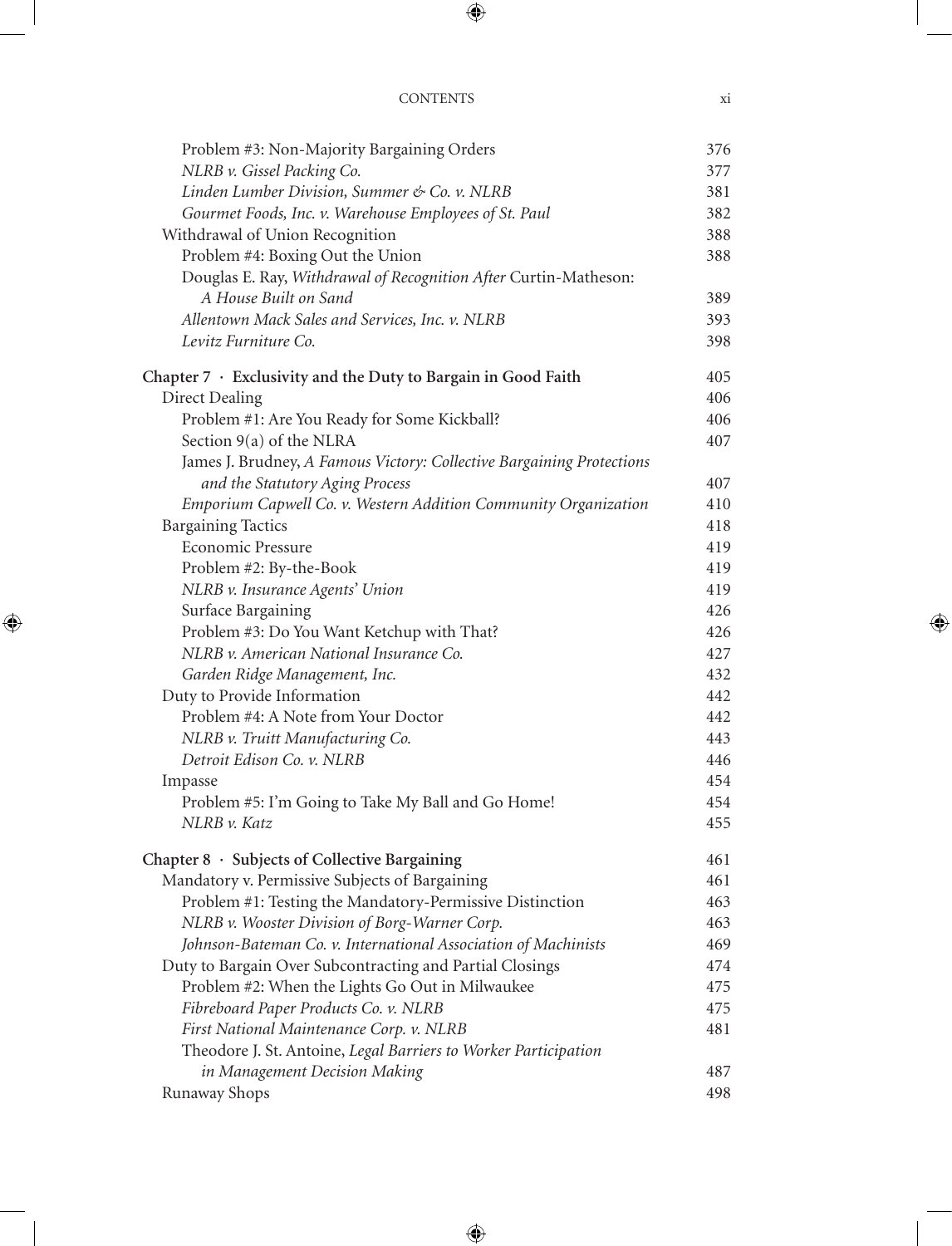| Problem #3: Sweet Home Missalabama, Where the Skies Are So Blue<br>United Food & Commercial Workers, Local 150-A v. NLRB (Dubuque | 498 |
|-----------------------------------------------------------------------------------------------------------------------------------|-----|
| Packing Co.)                                                                                                                      | 499 |
| Dorsey Trailers, Inc. v. NLRB                                                                                                     | 505 |
| Chapter 9 · Strikes, Lockouts, and Employer Responses to Union                                                                    |     |
| <b>Concerted Activity</b>                                                                                                         | 513 |
| Strikes and Permanent Replacements                                                                                                | 513 |
| Problem #1: Is the Right to Strike in the U.S. Illusory?                                                                          | 514 |
| NLRB v. Mackay Radio & Telegraph Co.                                                                                              | 515 |
| Laidlaw Corp.                                                                                                                     | 519 |
| Paul M. Secunda, Politics Not as Usual: Inherently Destructive Conduct,                                                           |     |
| Institutional Collegiality, and the National Labor Relations Board                                                                | 523 |
| Super-Seniority and Lockouts                                                                                                      | 526 |
| Problem #2: Keep on Knockin', But You Can't Come in                                                                               | 526 |
| NLRB v. Erie Resistor Corp.                                                                                                       | 527 |
| American Ship Building Co. v. NLRB                                                                                                | 532 |
| Paul M. Secunda, Politics Not as Usual: Inherently Destructive Conduct,                                                           |     |
| Institutional Collegiality, and the National Labor Relations Board                                                                | 538 |
| The Great Dane Framework and Inherently Destructive Conduct                                                                       |     |
| Under Section $8(a)(3)$                                                                                                           | 543 |
| Problem #3: The 30% Rule                                                                                                          | 543 |
| Paul M. Secunda, Politics Not as Usual: Inherently Destructive Conduct,                                                           |     |
| Institutional Collegiality, and the National Labor Relations Board                                                                | 543 |
| Local 15 IBEW v. NLRB                                                                                                             | 547 |
| Chapter 10 · Picketing, Boycotts, and Union Secondary Activity                                                                    | 555 |
| Constitutional Limitations on the Right to Strike and Picket                                                                      | 556 |
| Recognitional Picketing Under Section 8(b)(7)                                                                                     | 558 |
| Problem #1: Can I Get Some Recognition Here?                                                                                      | 558 |
| Lee Modjeska, Recognition Picketing Under the NLRA                                                                                | 559 |
| Hod Carriers Local 840 (Blinne Construction Co.)                                                                                  | 566 |
| Secondary Boycotts Under Section 8(b)(4)                                                                                          | 576 |
| Problem #2: Secondary Boycotting Bradgelina                                                                                       | 577 |
| NLRB v. Denver Building & Construction Trades Council                                                                             | 577 |
| Sailors Union of the Pacific (Moore Dry Dock Co.)                                                                                 | 580 |
| Douds v. Metropolitan Federation Of Architects                                                                                    | 583 |
| Local 761, International Union of Electrical, Radio                                                                               |     |
| and Machine Workers v. NLRB                                                                                                       | 586 |
| Consumer Appeals                                                                                                                  | 592 |
| Problem #3: "Ocean Gasoline Made by Scabs"                                                                                        | 593 |
| NLRB v. Fruit & Vegetable Packers & Warehouseman,                                                                                 |     |
| Local 760 (Tree Fruits)                                                                                                           | 594 |
| NLRB v. Retail Store Employees Union Local No. 1001 (Safeco Title                                                                 |     |
| Insurance Co.)                                                                                                                    | 597 |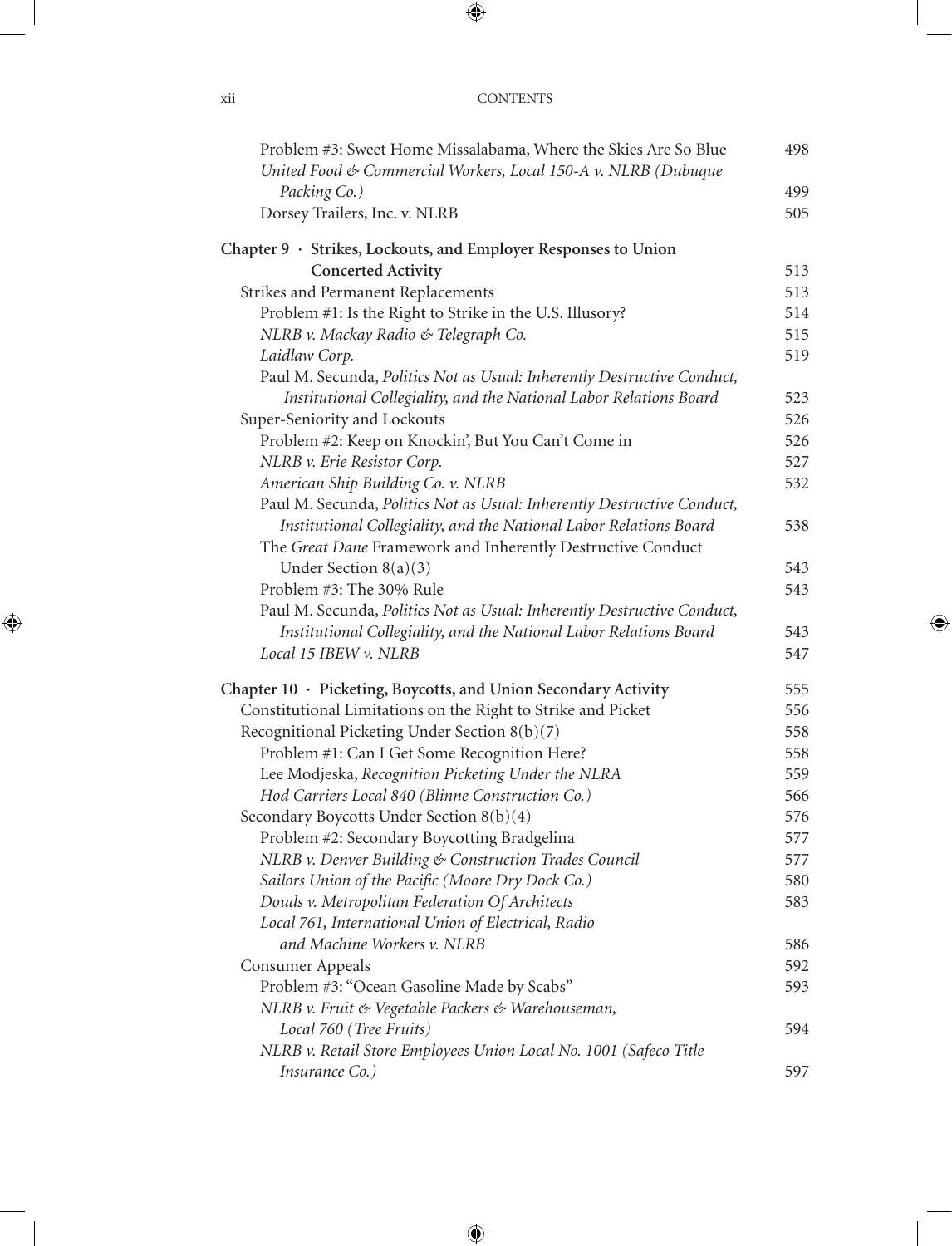| Edward J. Debartolo Corp. v. Florida Gulf Coast Building &          |     |
|---------------------------------------------------------------------|-----|
| Construction Trades Council                                         | 602 |
| Corporate Campaigns                                                 | 609 |
| Problem #4: "Unconventional" Dealings at the Hotel                  | 609 |
| Storer Communications, Inc. v. National Association of Broadcast    |     |
| Employees and Technicians, AFL-CIO                                  | 611 |
| Chapter 11 · Labor Law Preemption Doctrines                         | 615 |
| Mandatory Preemption: Garmon Preemption                             | 617 |
| Problem #1: Worker Freedom Laws and Captive Audience Meetings,      |     |
| Take 1                                                              | 617 |
| San Diego Building Trades Council v. Garmon                         | 618 |
| Paul M. Secunda, Toward the Viability of State-Based Legislation to |     |
| Address Workplace Captive Audience Meetings in the United States    | 622 |
| Permissive Preemption: Machinists Preemption                        | 625 |
| Problem #2: Worker Freedom Laws and Captive Audience                |     |
| Meetings, Take 2                                                    | 625 |
| Lodge 76, International Association of Machinists v. Wisconsin      |     |
| <b>Employment Relations Commission</b>                              | 626 |
| Chamber of Commerce of the United States v. Brown                   | 630 |
| Brief of Law Professors as Amicus Curiae in Support of Defendants'  |     |
| Opposition to Motion For Summary Judgment, Associated               |     |
| Oregon Industries v. Avakian                                        | 635 |
| Section 301 Preemption                                              | 643 |
| Chapter 12 · Worker Rights in a Union                               | 645 |
| The Duty of Fair Representation                                     | 646 |
| Problem #1: The Tale of the Deceitful Motel Clerk                   | 648 |
| Vaca v. Sipes                                                       | 649 |
| Air Line Pilots Association International v. O'Neill                | 654 |
| Union Security Clauses and State Right-to-Work Laws                 | 662 |
| Problem #2: Safeguarding the Rights of a Dissenting Actress         | 663 |
| NLRB v. General Motors Corp.                                        | 665 |
| Communication Workers v. Beck                                       | 669 |
| Harry G. Hutchison, Compulsory Unionism as a Fraternal Conceit?     |     |
| Free Choice for Workers: A History of the Right to Work Movement    | 679 |
| The Union's Right to Discipline Its Members                         | 692 |
| Problem #3: I Don't Walk the Line                                   | 693 |
| NLRB v. Allis-Chalmers Manufacturing Co.                            | 694 |
| Scofield v. NLRB                                                    | 701 |
| Roger Hartley, National Labor Relations Board Control of Union      |     |
| Discipline and the Myth of Nonintervention                          | 705 |
| Chapter 13 · Advanced Issues in Labor Law                           | 719 |
| The Grievance and Arbitration Process                               | 719 |
| Problem #1: Layoffs, Up on the Roof                                 | 721 |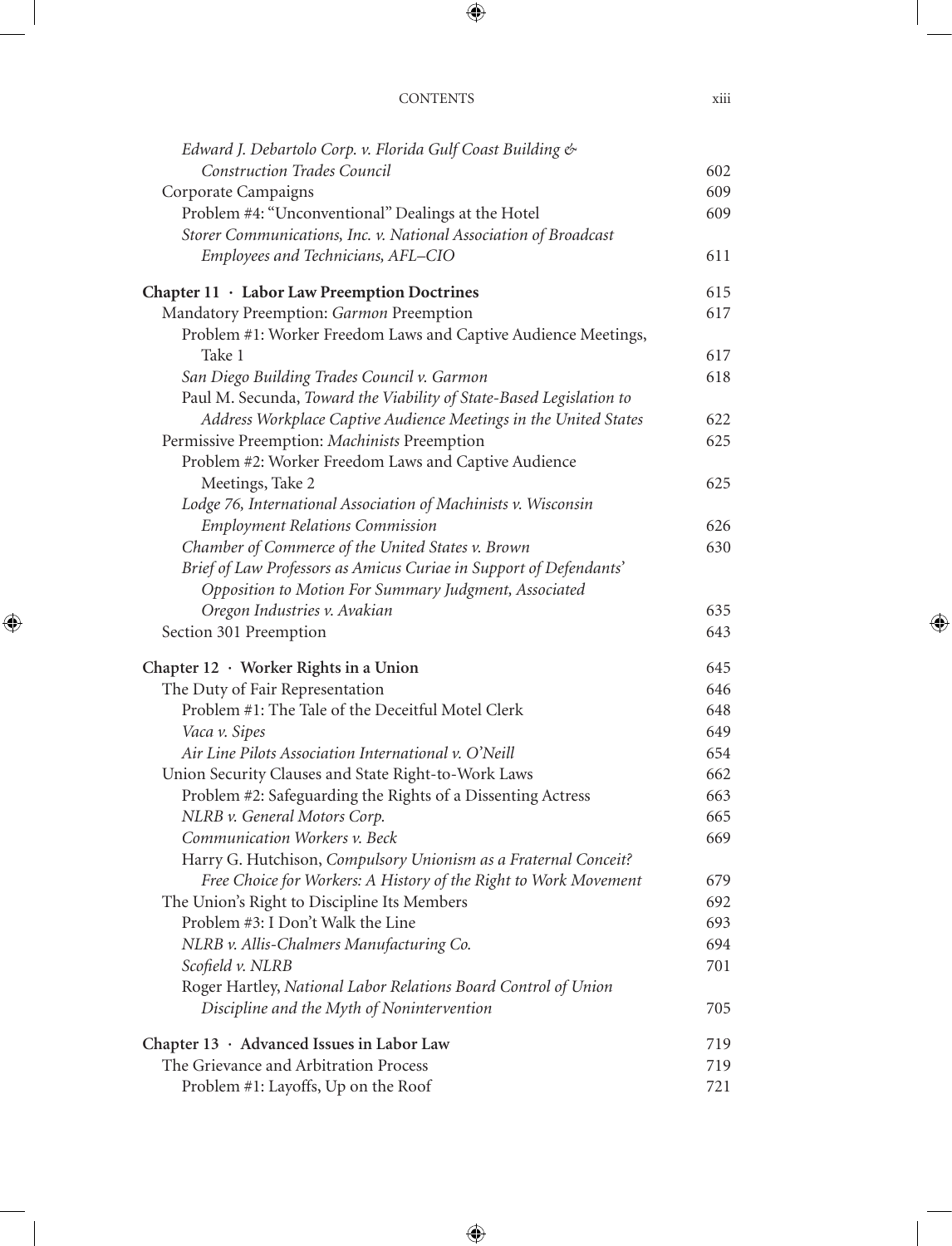| Why Have a Grievance and Arbitration Process?                       | 722 |
|---------------------------------------------------------------------|-----|
| Martin H. Malin, The Evolving Schizophrenic Nature of Labor         |     |
| Arbitration                                                         | 722 |
| The Arbitration-Court Relationship                                  | 727 |
| Section 301, Labor Management Relations Act, Suits By and Against   |     |
| Labor Organizations                                                 | 727 |
| United Steelworkers of America v. Warrior & Gulf Navigation Co.     | 727 |
| The Arbitration-NLRB Relationship                                   | 733 |
| Harry T. Edwards, Deferral to Arbitration and Waiver of the Duty to |     |
| Bargain: A Possible Way Out of Everlasting Confusion at the NLRB    | 733 |
| Babcock & Wilcox Construction Co.                                   | 738 |
| Successorship                                                       | 748 |
| Problem #2: Apples and Oranges                                      | 748 |
| Keith N. Hylton & Maria O'Brien Hylton, Rent Appropriation and      |     |
| the Labor Law Doctrine of Successorship                             | 749 |
| Mid-Term Bargaining and Contract Expiration                         | 755 |
| Problem #3: Fighting Against Extra Pay                              | 756 |
| Milwaukee Spring Division (Milwaukee Spring II)                     | 756 |
| Antitrust                                                           | 762 |
| Problem #4: Kickball Lockout                                        | 762 |
| Brown v. Pro Football, Inc.                                         | 763 |
| Index                                                               | 775 |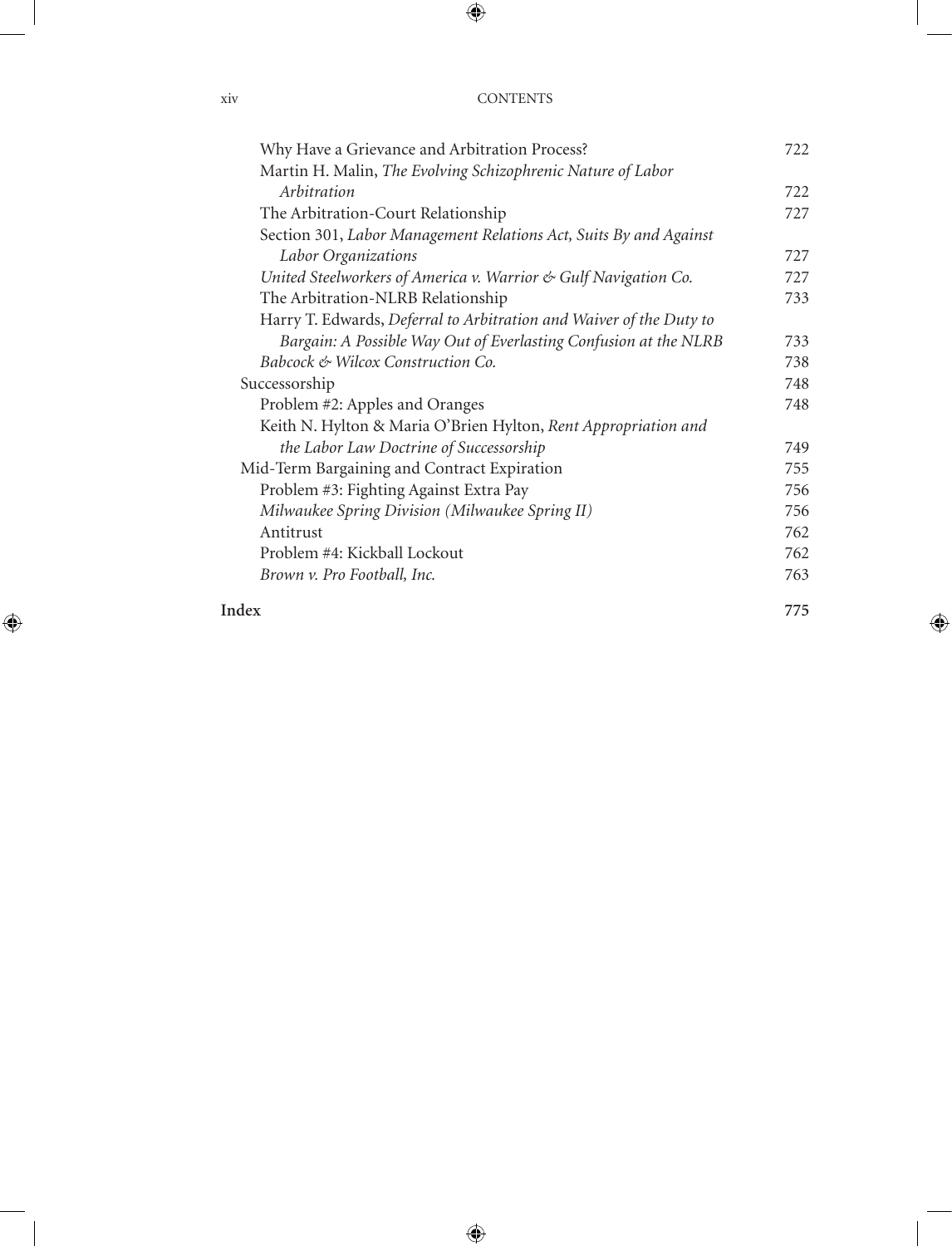## **Table of Principle Cases**

#### **A**

Air Line Pilots Association International v. O'Neill, 654 Allentown Mack Sales and Services, Inc. v. NLRB, 393 American Ship Building Co. v. NLRB, 532 Asplundh Tree Expert Co. v. NLRB, 127 **B** Babcock & Wilcox Construction Co., 738 Boston Medical Center Corp., 70 Brief of Law Professors as Amicus Curiae in Support of Defendants' Opposition to Motion For Summary Judgment, Associated Oregon Industries v. Avakian, 635 Brief of the NLRB General Counsel, In Oakwood Healthcare, Inc., 112 Browning-Ferris Indus. of California, Inc., 52 Brown v. Pro Football, Inc., 763

#### **C**

Chamber of Commerce of the United States v. Brown, 630 Communication Workers v. Beck, 669

#### **D**

Detroit Edison Co. v. NLRB, 446 Dorsey Trailers, Inc. v. NLRB, 505 Douds v. Metropolitan Federation Of Architects, 583

#### **E**

Eastex, Inc. v. NLRB, 166 Edward J. Debartolo Corp. v. Florida

Gulf Coast Building & Construction Trades Council, 602

Electromation, Inc., 189

Emporium Capwell Co. v. Western Addition Community Organization, 410

### **F**

F.W. Woolworth Co., 341 Fibreboard Paper Products Co. v. NLRB, 475 First National Maintenance Corp. v. NLRB, 481

### **G**

Garden Ridge Management, Inc., 432 Gourmet Foods, Inc. v. Warehouse Employees of St. Paul, 382 Guard Publishing Co. (Register-Guard), 297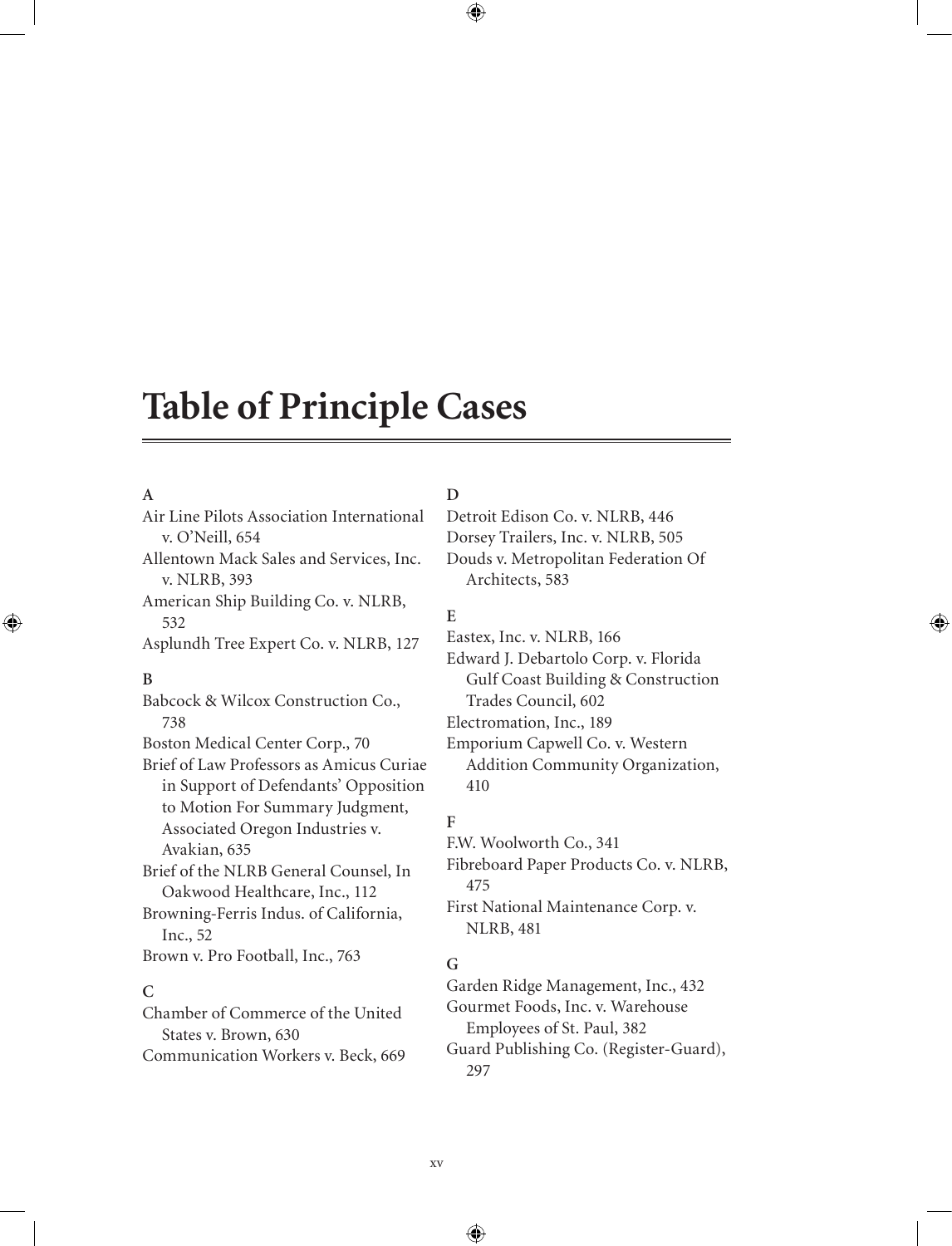#### **H**

Hod Carriers Local 840 (Blinne Construction Co.), 566 Hoffman Plastic Compounds, Inc. v. NLRB, 241

#### **I**

IBM Corp., 150

#### **J**

Johnson-Bateman Co. v. International Association of Machinists, 469

#### **L**

Laidlaw Corp., 519 Levitz Furniture Co., 398 Linden Lumber Division, Summer & Co. v. NLRB, 381 Local 15 IBEW v. NLRB, 547 Local 761, International Union of Electrical, Radio and Machine Workers v. NLRB, 586 Lodge 76, International Association of

Machinists v. Wisconsin Employment Relations Commission, 626

#### **M**

Midland National Life Insurance Co., 323 Milwaukee Spring Division (Milwaukee

Spring II), 756

#### **N**

NLRB, Office of the General Counsel Guideline Memorandum Concerning Toering Electric Company, 227 NLRB v. Allis-Chalmers Manufacturing Co., 694 NLRB v. American National Insurance Co., 427 NLRB v. Chicago Health & Tennis Clubs, Inc., 367 NLRB v. City Disposal Systems, Inc., 138 NLRB v. Denver Building & Construction Trades Council, 577 NLRB v. Erie Resistor Corp., 527

NLRB v. Exchange Parts Co., 330 NLRB v. Fruit & Vegetable Packers & Warehouseman, Local 760 (Tree Fruits), 594 NLRB v. General Motors Corp., 665 NLRB v. Gissel Packing Co., 377 NLRB v. Insurance Agents' Union, 419 NLRB v. J. Weingarten, Inc., 145 NLRB v. Katz, 454 NLRB v. Local 1229, IBEW (Jefferson Standard Broadcasting Co.), 171 NLRB v. Mackay Radio & Telegraph Co., 515 NLRB v. Retail Store Employees Union Local No. 1001 (Safeco Title Insurance Co.), 597 NLRB v. Savair Manufacturing Co., 332 NLRB v. Town & Country Electric, Inc., 96 NLRB v. Transportation Management Corp., 213 NLRB v. Truitt Manufacturing Co., 443 NLRB v. United Steelworkers of America (Nutone Inc. & Avondale Mills), 312 NLRB v. Wooster Division of Borg-Warner Corp., 463 NLRB v. Yeshiva University, 102 Northwestern Univ. & College Athletes Players Ass'n, 90

#### **O**

Oakwood Health Care, Inc., 113

#### **P**

Pacific Lutheran University, 45 Purple Communications, Inc., 278

#### **R**

Roadway Package System, Inc., 59

#### **S**

Sailors Union of the Pacific (Moore Dry Dock Co.), 580 San Diego Building Trades Council v. Garmon, 618 Scofield v. NLRB, 701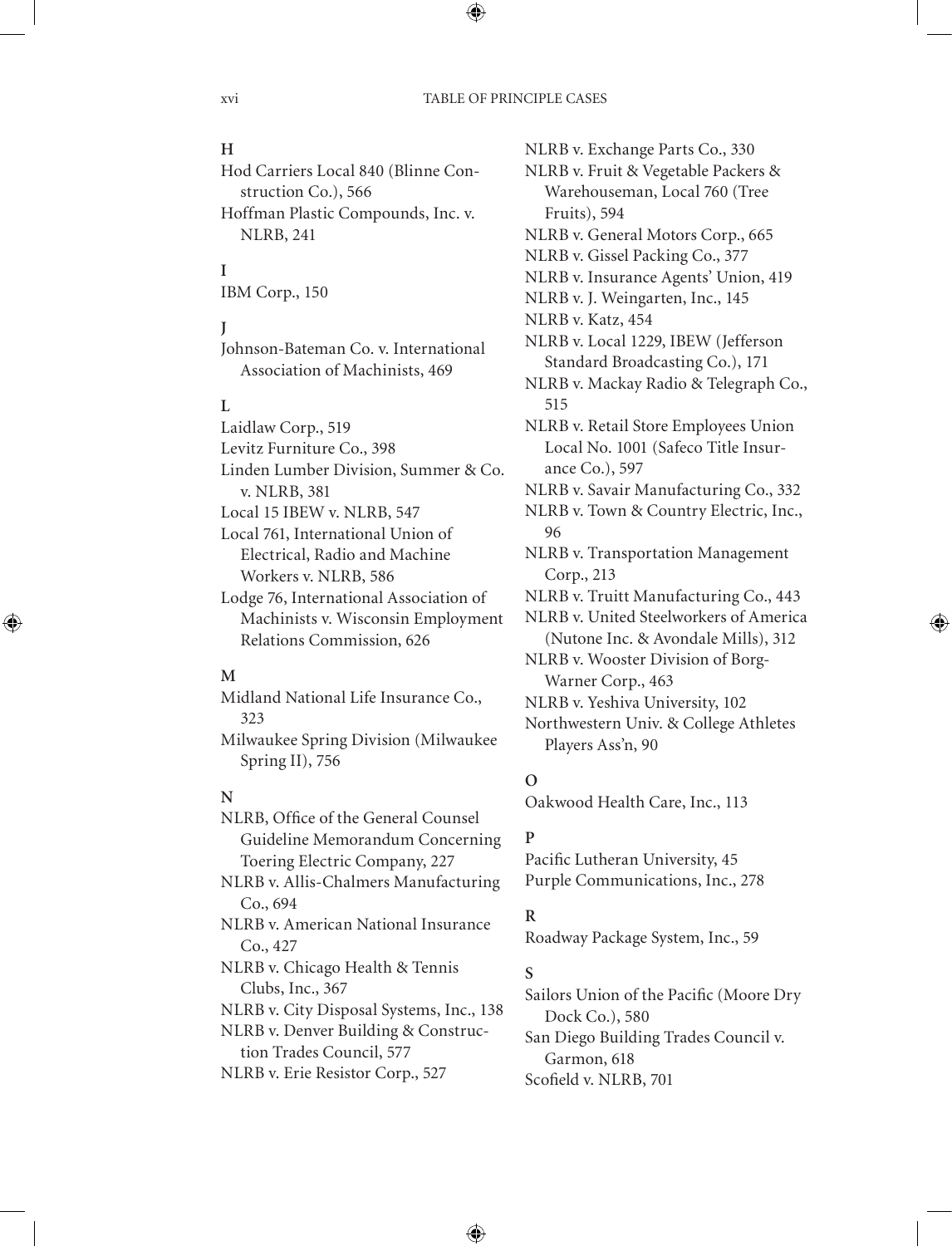#### SECTION 2(11) OF THE NLRA, 111 Section 9(a) of the NLRA, 407 Storer Communications, Inc. v. National Association of Broadcast Employees and Technicians, AFL–CIO, 611 Struknes Construction Co., 345

Sunnyvale Medical Clinic, 347

#### **T**

Textile Workers Union of America v. Darlington Manufacturing Co., 217 The Trustees of Columbia University, 75

#### **U**

United Food & Commercial Workers, Local 150-A v. NLRB (Dubuque Packing Co.), 499 United Steelworkers of America v.

Warrior & Gulf Navigation Co., 727

#### **V**

Vaca v. Sipes, 649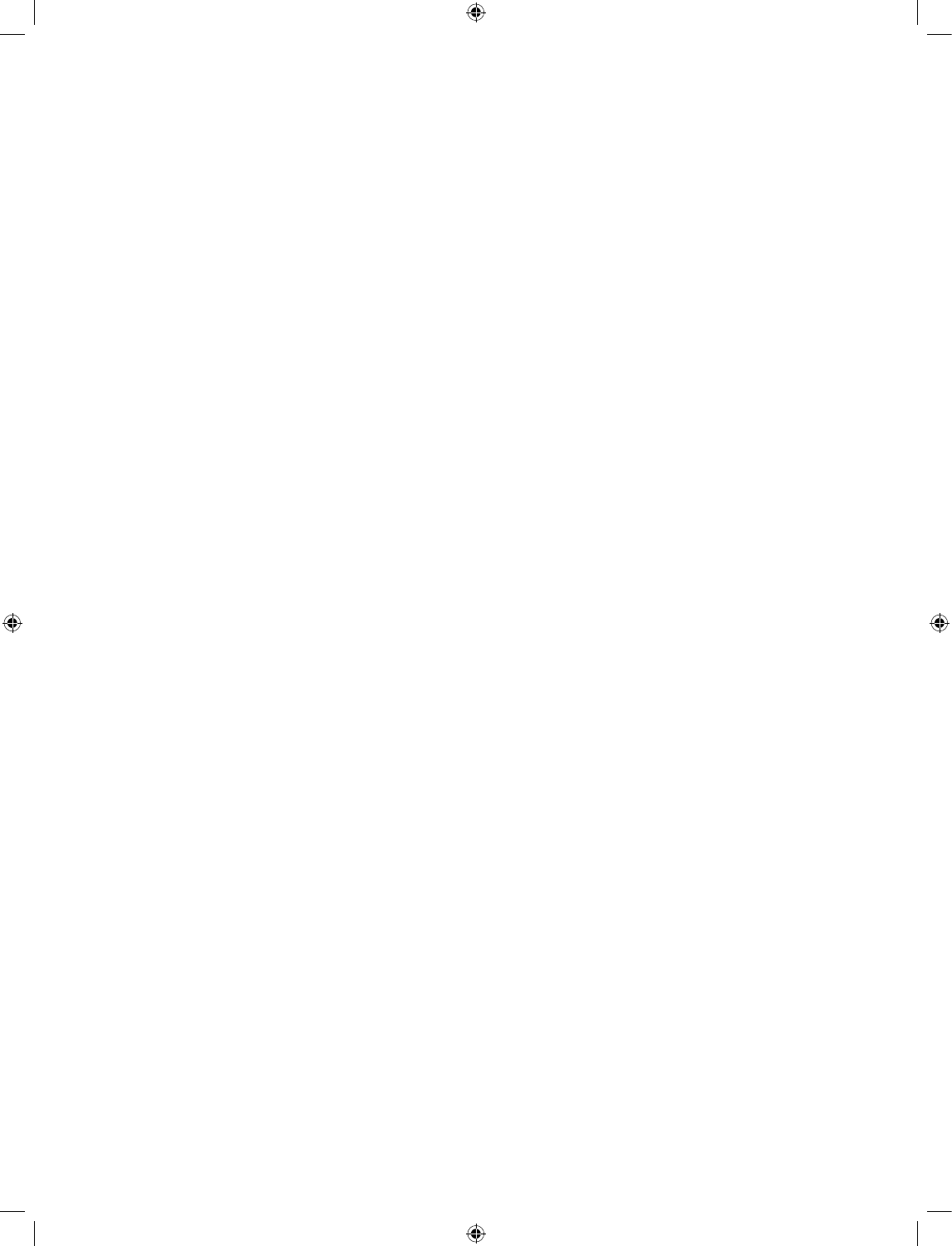## **Preface**

At the time of this book's publication in 2017, American private-sector labor law is likely entering another period of change. With the election of Donald Trump as the 45th President of the United States, private-sector labor law policy is expected to take a conservative, management-oriented turn after several years of more employee-friendly interpretations of the National Labor Relations Act (NLRA) by a Democratic-majority National Labor Relations Board (NLRB). More fundamentally, over 80 years after its enactment, both employers and unions are seriously questioning the continuing viability of the Wagner model of labor relations embodied by the NLRA.

Come what may, it is crucial for students and other utilizing this book to have a model of learning that mirrors the type of problems that labor attorneys face in practice. The problem-based approach we take in this book, which moves beyond lectures, the Socratic teaching model, and the case-book method, is meant to develop critical reasoning skills meant required to be a successful attorney. We also believe strongly that the problem-based pedagogical method will directly help students in their eventual practice of labor law by synchronizing the way labor law is taught with the way it is tested in the law school environment.

A typical chapter in this book commences with a clear synopsis of the materials to be covered in the chapter. Second, introductory materials relate the basic thrust of the materials about to be covered. Third, in most sections, a problem is presented based on scholarly articles in the area, recent case law, and current events. Fourth, students are given problem materials to work through to solve the hypothetical presented; these materials include case excerpts, public documents, and law review articles and other secondary materials. Fifth, and finally, the students are presented with a section entitled, "Post Problem Discussion." This section seeks to highlight important areas in the primary and secondary materials, while providing additional materials for consideration of the problem. We hope that professors will engage in classroom teaching based on the problem(s) assigned for class. Indeed, this material lends itself well to classroom role-playing exercises and other experiential learning techniques.

To be clear, *Labor Law: A Problem-Based Approach* still features the most important cases, documents, and articles for students, updated through the end of 2016, to study in order to become proficient in the practice of American private-sector labor law. But rather than attempting to have students glean the important facets of the law solely through the traditional case method, this book's problem-based